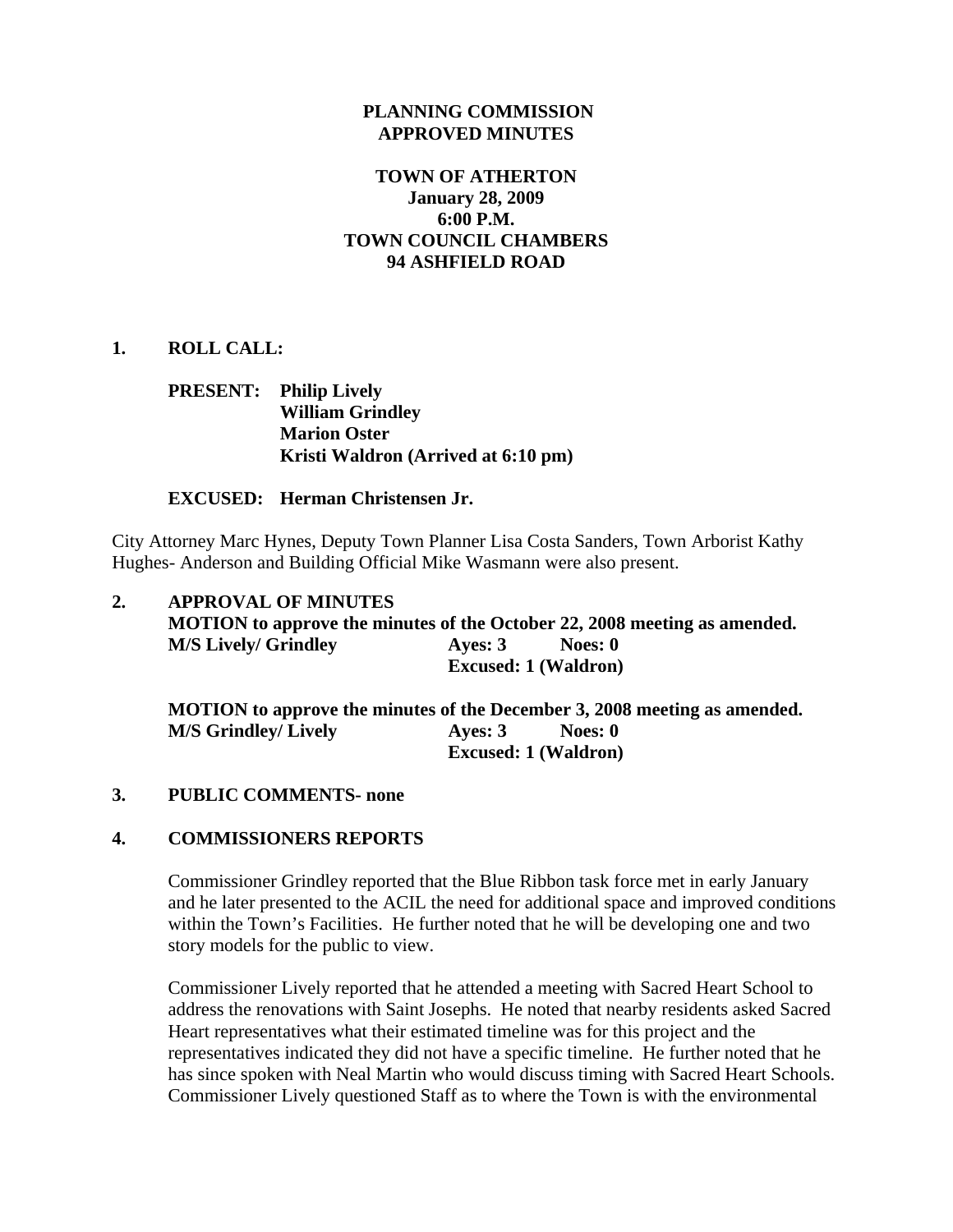January 28, 2009, Planning Commission Minutes Page 2

> impact review. Deputy Town Planner, Lisa Costa Sanders indicated that they have begun review.

> Commissioner Lively also reported that he attended the meeting involved with the high speed rail and if anyone should contact him if they were interested in the discussion at the meeting.

# **5. GENERAL PLAN COMMITTEE REPORTS- none**

## **6. STAFF REPORTS**

Lisa Costa Sanders reported that City Council did approve the tentative parcel map and the Ordinance Amendment between Menlo School and Menlo College.

### **NEW BUSINESS**

**7. Heritage Tree Removal Permit- 63 Camino por los Arboles-** Heritage Tree Removal Permit to allow the removal of five heritage trees. Atherton Municipal Code 8.10

Deputy Town Planner, Lisa Costa Sanders presented the staff report and indicated staff support.

## OPEN PUBLIC HEARING

Tom Klope, Project Architect made himself available for Commissioner's questions.

## CLOSE PUBLIC HEARING

Commissioner Waldron indicated she had visited the site and noted that the large pine trees in discussion were very large and did not provide the screening they used to and therefore expressed her support for the removal of the five trees.

Commissioner Grindley agreed with Commissioner Waldron.

Commissioner Lively also agreed with his colleagues and stated that the trees are old and should be removed.

Chair Oster stated that she understood the need for removal and therefore would support the request for removal.

 **MOTION to approve the Heritage Tree Removal Permit for the removal of five heritage trees at 63 Camino por los Arboles based on the following finding and subject to the conditions listing in the Heritage Tree Removal Certificate:** 

| <b>M/S Grindley/ Waldron</b> | Ayes: 4 | Noes: 0 |
|------------------------------|---------|---------|
| <b>Finding:</b>              |         |         |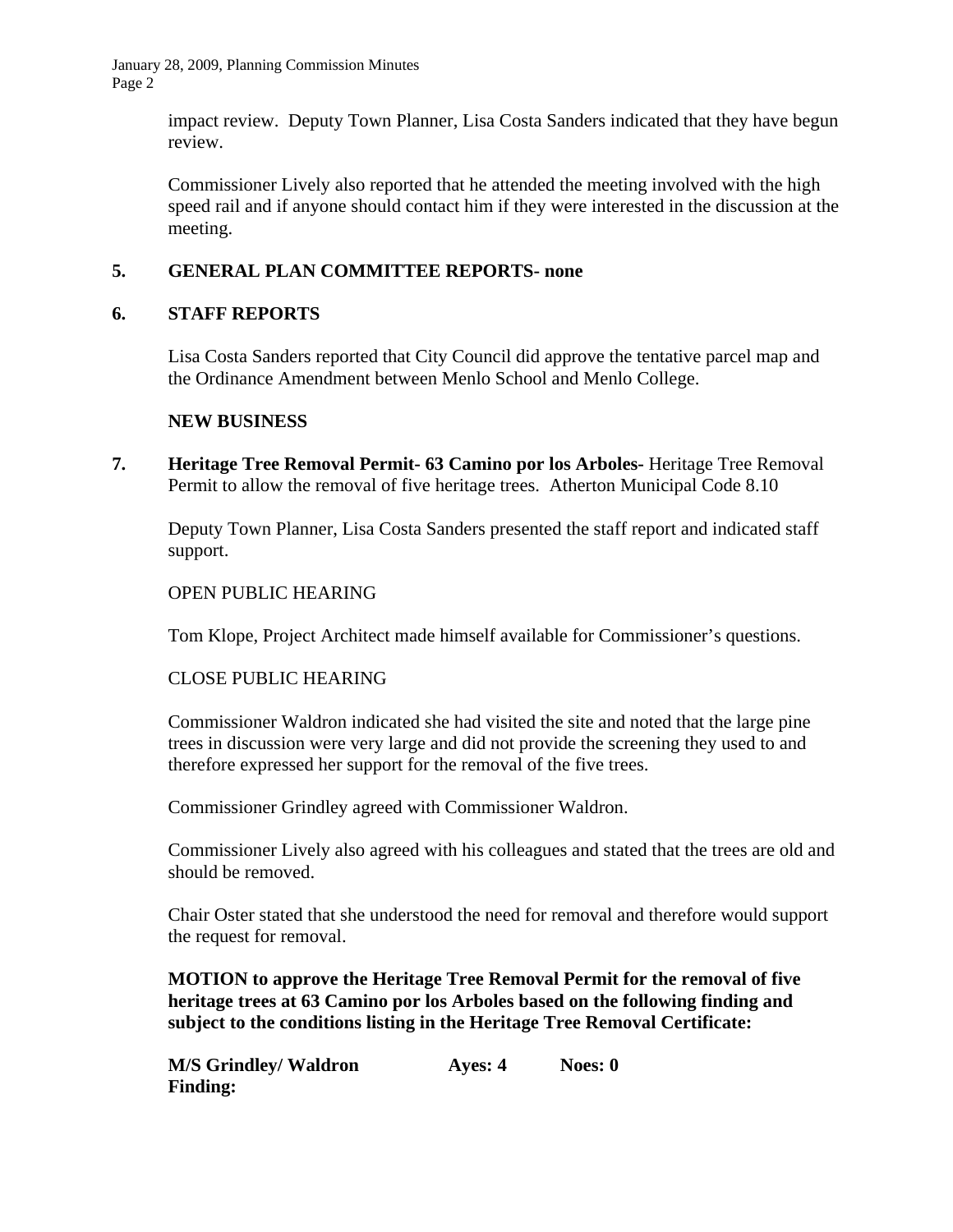January 28, 2009, Planning Commission Minutes Page 3

> **1.** The removal of the trees would not be contrary to the purpose and intent of the Atherton General Plan.

Chair Oster advised of the 10-day appeal period.

**8. Heritage Tree Removal Permit- 1 O'Dell Place-** Heritage Tree Removal Permit to allow the removal of two heritage trees. Atherton Municipal Code 8.10

Deputy Town Planner, Lisa Costa Sanders presented the staff report and indicated staff support.

Commissioner Grindley questioned staff what co-dominant means. Town Arborist, Kathy Hughes-Anderson indicated that it means that there to two trunks.

### OPEN PUBLIC HEARING

 Commissioner Grindley questioned if the design of the house was done recently. Bret Bottarini, property owner, indicated that with the assistance of a friend who is an architect, they did design the home over the weekend so that the Commission would have some idea as to why it is necessary for the tree removal.

Ms. Costa Sanders indicated that the Commission is to address the heritage tree removal and not the design of the proposed project.

Town Arborist, Kathy Hughes-Anderson noted that there had been some confusion with the owner as to whether they were going to tear down and build new or remodel the existing structure. She further stated that Tree #7 has a very exaggerated lean and regardless of the property owners plans with the property, this tree is a safety issue because of the weight over the structure. She further indicated that Tree #6 would be in the buildable area of any new construction.

Chair Oster noted that Tree #6 would be over the fireplace.

Commissioner Waldron thanked the applicant for submitting the drawing.

Chair Oster questioned how the family room was accessed from the kitchen. Mr. Bottarini indicated that they are still working on this issue. She further questioned where Tree #2 is on the drawings. Mr. Bottarini stated he believed Tree #2 is on El Camino.

Commissioner Lively noted that the heritage tree removal permit needs to be reworded.

Mr. Bottarini asked the commission if the Heritage Tree Removal Permit could be issued upon the demolition permit rather than the building permit. He further asked if the Commission would consider that the types of replacement trees not be limited to just Oaks.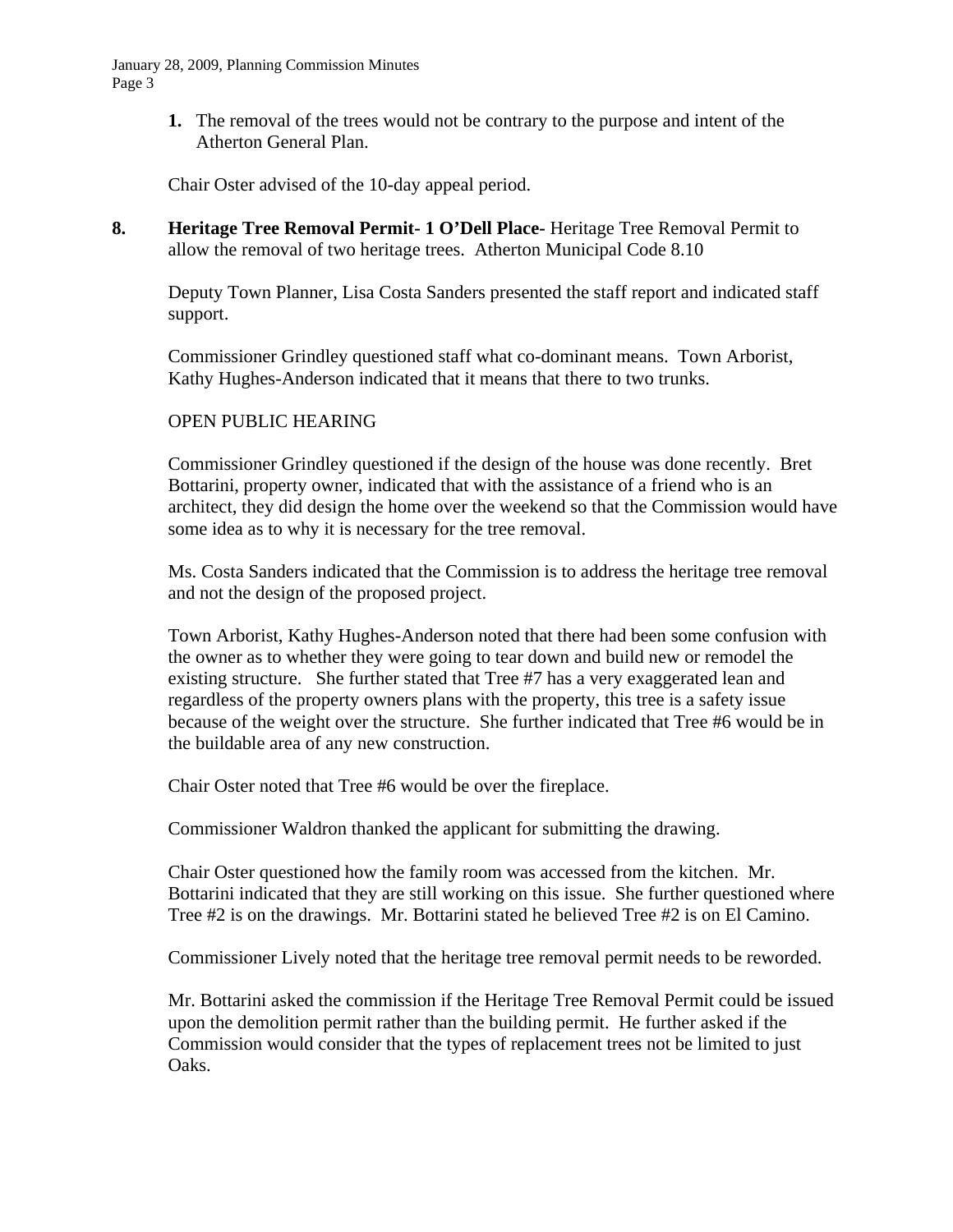Commissioner Waldron stated that it is important to factor in the condition of the trees in discussion and given their poor condition they should be removed regardless of whether the property owner remodels the existing home or rebuilds.

Commissioner Lively indicated his support for the Heritage Tree Removal Permit to be issued upon the demolition permit.

Denise Kupperman, 74 Atherton Avenue expressed her concern with the replacement trees in discussion. She stated that at the rapid rate they are losing the Native Oaks, she believes that the replacement trees should only be Native Oak.

Elizabeth Lewis, Alejandra stated that additional screening can be used with the replacement Oaks.

Commissioner Grindley noted that he believes there has been flooding issues in the past on this property or nearby. Mr. Bottarini indicated that there has been previous flooding on the street and that it is referred to as "Lake O'Dell". Ms. Hughes- Anderson indicated that Oak trees are fine if wet in the winter but are not fine if wet in the summer. Mr. Bottarini stated he just did not want to be limited to just Oak trees as replacement options.

### CLOSE PUBLIC HEARING

Commissioner Grindley stated that he is convinced that Tree #7 presents a danger, however believes with pruning and pushing the proposed structure back, Tree #6 could be saved.

Commissioner Lively expressed support for the removal of Tree #6 and Tree #7 with replacements of 36" box Native Oaks.

Commissioner Waldron concurred that Tree's #6 and #7 are in poor condition and would support the replacement of two Native Oaks and two others that can be decided upon by the Arborist and property owner.

Chair Oster indicated that she doesn't normally like to see the removal of trees but Tree #7 is in poor condition and #6, will still greatly impact if the house is moved back. She also noted that the tree crowds Tree's #5 and #8 and therefore would support the removal of the two heritage trees.

 **MOTION to approve the Heritage Tree Removal Permit for the removal of two heritage trees at 1 O'Dell Place based on the following finding and subject to the conditions listed in the Heritage Tree Removal Certificate with the following revised conditions:** 

| <b>M/S Lively/ Oster</b> | Ayes: 3 | <b>Noes: 1 (Grindley)</b> |
|--------------------------|---------|---------------------------|
| <b>Finding:</b>          |         |                           |